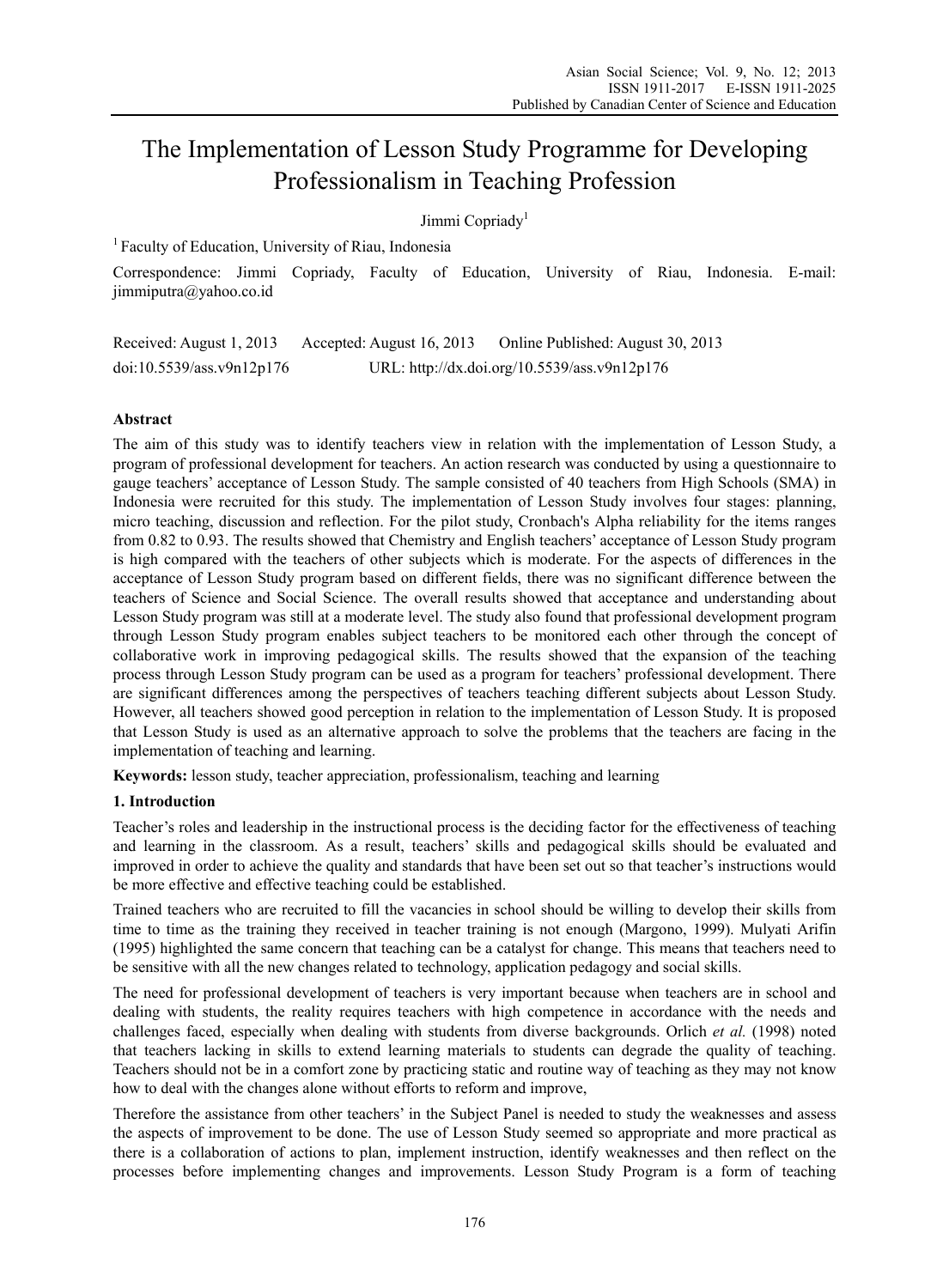innovation which was pioneered in Japan and has left a very positive effect on the quality of education and the quality of teaching, that it also has been implemented by other developed countries such as in the Europe and the United States. Lesson Study Program can be construed as the best way or approach that can be used to enhance teacher professionalism.

### **2. Problem Statement**

The effectiveness of In-Service Training (INSET) in developing teachers' professionalism seemed to be less favorable as it is conducted through workshop and the time allocated is inappropriate and inadequate, but mostly the knowledge sharing and discussion sessions do not lead to specific goals in improving the quality of teaching. This is indicated by Amin Senin (2008) who noted INSET as a form of training and workshops to meet requirements for teacher training, but oftentimes the top bottom approach and one-off events is neither effective nor make a significant or actual impact to the advancement of professionalism.

Similar views was also raised by Cheah & Lim (2010) who asserts that teachers who attend a course are often required to train other teachers when they return to school. On the surface, it seems like a very efficient approach as more and more teachers will be exposed to new theories and pedagogies that have been received by the teacher who are sharing with the hope that it will improve teacher professionalism. However, there is still a gap between the things outlined in the course curriculum and planning at the highest level with the things that are shared and practiced in the classroom (Awang, Jindal-Snape & Barber, 2013; Awang et al.). This item has brought about a lot of critical discussions about the issues plaguing the teaching and learning of students.

According to Brook & Brook (1993), educational reform must begin with how students learn and how teachers teach, and not merely looking at the achievement. The same thing is indicated by Podhorsky& Moore (2006) that educational reform must be filled with the measures and efforts to improve the quality of teaching and learning, not just focusing on planning a class with teacher-proof curriculum. The teachers actually know the problems they are facing in their teaching but not all teachers will be able to solve these problems. This situation requires a discussion forum among teachers to solve their problems which are also the obstacles and challenges to achieve their educational goals at work. This suggests that teachers' professional development must take into account the aspects of teacher competence and pedagogical skills (Abdul Razaq et. Al., 2013; Rhoda et al. 2011) found that there is a close relationship between teacher professionalism with the act of fostering interest in learning among students. This shows that the teachers are central to the effectiveness of teaching and learning.

Sutopo & Ibrahim (2006) acknowledge that teachers' are being bound to routine tasks and stereotypical approaches in teaching and this causes students to be tired of the approaches and feel as if they are not free to learn. Teachers who are seemingly weak in teaching methods and approaches need a leap of change and training to improve their teaching competencies. Although many proposals have been made at the government level, the studies showed that teachers still have constraints to implement these recommendations (Awang, Jindal-Snape& Barber, 2013).

Siskandar (2003) also recognizes the need for teachers to get inputs and criticisms to improve their quality of teaching, and one approach that is considered as effective is Lesson Study program. A forum is createdto allow discussions among teachers with the guidance of a professional trainer in education, whether experts from universities, super teacher or professionals from education institutions. Among the activities required are guidance in both lesson planning and implementation of teaching, and these are then discussed to determine the required response. Empirical studies show that active participation in the activities conducted by the teacher are closely related to competent teaching conducted in a creative and thoughtful manner (Awang et. al., 2013). Therefore an alternative approach is more effective to be done in improving the teaching profession, especially in teaching and learning.

### **3. Teaching and Learning towards Greater Professionalism Teacher**

Teachers have to effectively deal with the problems in teaching and learning through a willingness to change and make improvements in the teaching process. Recognizing the importance of teacher competency for good teaching and learning, teachers need to recognize the importance of participating in professional development measures from time to time.

The process of teaching and learning is a process that plays an important role in acquiring and disseminating knowledge. Teaching includes all these: actions, reminders and guidelines that are taught. Moore (2004) defines teaching as "the action of a person imparting skills, knowledge, or giving instruction, or the job of a person who teaches". Meanwhile, learning can be defined as a relatively permanent change in behavior which occurs because of gained experience or strengthened practice as defined by Goldstein (2010): "*Learning is relatively long*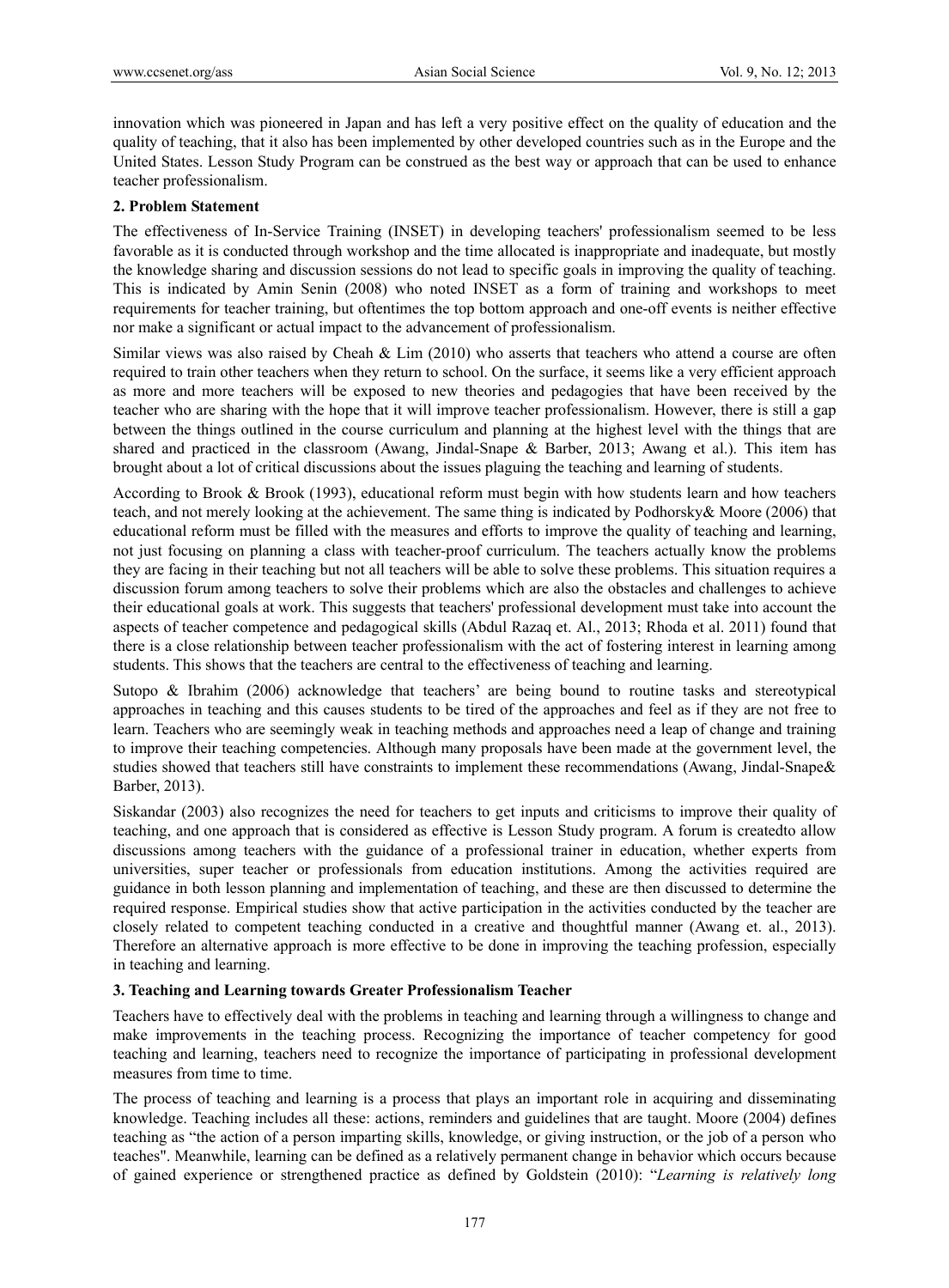#### *lasting changes in behavior that are based on past experience*".

Actually there are significant differences between the conventional professional development through in-service training compared with a new approach of professional development such as Lesson Study which can be considered as a growth model. With the assumption that teachers have the potential that can be polished and developed, Hayden & Thompson (2000) list some of his insights on new concepts in teachers' professional development programs, namely: (1) involves organizational development through collaboration (2) staff development through strategic development, (3) staff development which is focused on school, and (4) student needs and learning outcomes. Guskey& Sparks (1991) emphasizes that teacher professional development is a multidimensional process that contains aspects of training, coaching, culture, practice, modeling, monitoring and evaluation.

## **4. Lesson Study Program**

Lesson Study is a staff development program which is introduced by Yoshida (1999) to develop *kenkyu jugyo* in Japan, which is called the Study of Teaching. As the implementation leaves a significant impact on the quality of teachers and teaching, this concept has been adopted by other countries and has become a model to improve the quality of education and teaching.

Yoshida *Lesson Study* program, which involves a comprehensive process of planning, observation, analysis and identifying the best teaching approaches in a class, has been made a program for teachers' professional development in Japan. A report released by Zabani Darus (2012) about the status of students' achievement in TIMSS test which involves three countries: the United States, Germany and Japan, has found that teaching and learning of mathematics in Japan was of a very high quality in three aspects, namely:

- 1) Content of mathematics subject
- 2) Teacher's strength of delivery through pedagogical skills
- 3) Student's thinking, teaching and learning

In their book, *The Teaching Gap,* Stigler & Hiebert (1999) observe that Japanese teachers' professional development system, the Lesson Study, has contributed to a high performance of mathematics teaching in the classroom. Because of its effectiveness, Lesson Study Group has been started and used in 200 schools in 25 states in the United States and Lesson Study has even been undertaken as a project at the state level in New South Wales, Australia, and among the APEC countries.

#### *4.1 Teachers Role in the Implementation of Lesson Study*

The teachers have a clear role in the implementation of Lesson Study Program, namely: (1) to think about long-term goals of education - with the aim of enhancing the spirit of learning and appreciation for each other, (2) to consider specific goals of each subject, unit or lesson materials such as historical thinking, the students' level and needs, (3) to study the classroom instruction related to course objectives and students' long-term educational goals (4) to examine impartially how students respond, including in terms of learning, interference and interaction with each other.

During the implementation of Lesson Study, a teacher teaches a group of students by following the teaching steps planned and developed in Lesson Study, while other teachers observe, make comments and provide basic recommendations for improvement of his/her teaching. Lesson Study is not a method of teaching, but initiatives to improve teachers' quality of teaching in a collaborative and sustainable manner by way of planning, implementing, observing and reporting the results of teaching. Lesson Study is a continuous and consistent activity that applies the principles of Total Quality Management (TQM).

#### *4.2 Importance of Lesson Study*

Lesson Study reviews instructional materials, develops teaching practices, explores ideas to enhance thinking, and helps teachers find solutions to their problems, to understand the topic, and broaden understanding, skills and abilities. Lesson Study has provided a process for collaboration and lesson plans (teaching), and evaluating the success of teaching methods that have been implemented. Slamet Mulyana (2007) argues Lesson Study is a model of educators' professional development through collaborative research and continued teaching based on the college principles and mutual learning to build a learning community.

Lewis (2002) stated: *"lesson study is a simple idea. If you want to improve instruction, what could be more obvious than collaborating with fellow teachers to plan, observe, and reflect on lessons? While it may be a simple idea, lesson study is a complex process, supported by collaborative goal setting, careful data collection on student learning, and protocols that enable productive discussion of difficult issues"*. Due to its benefits,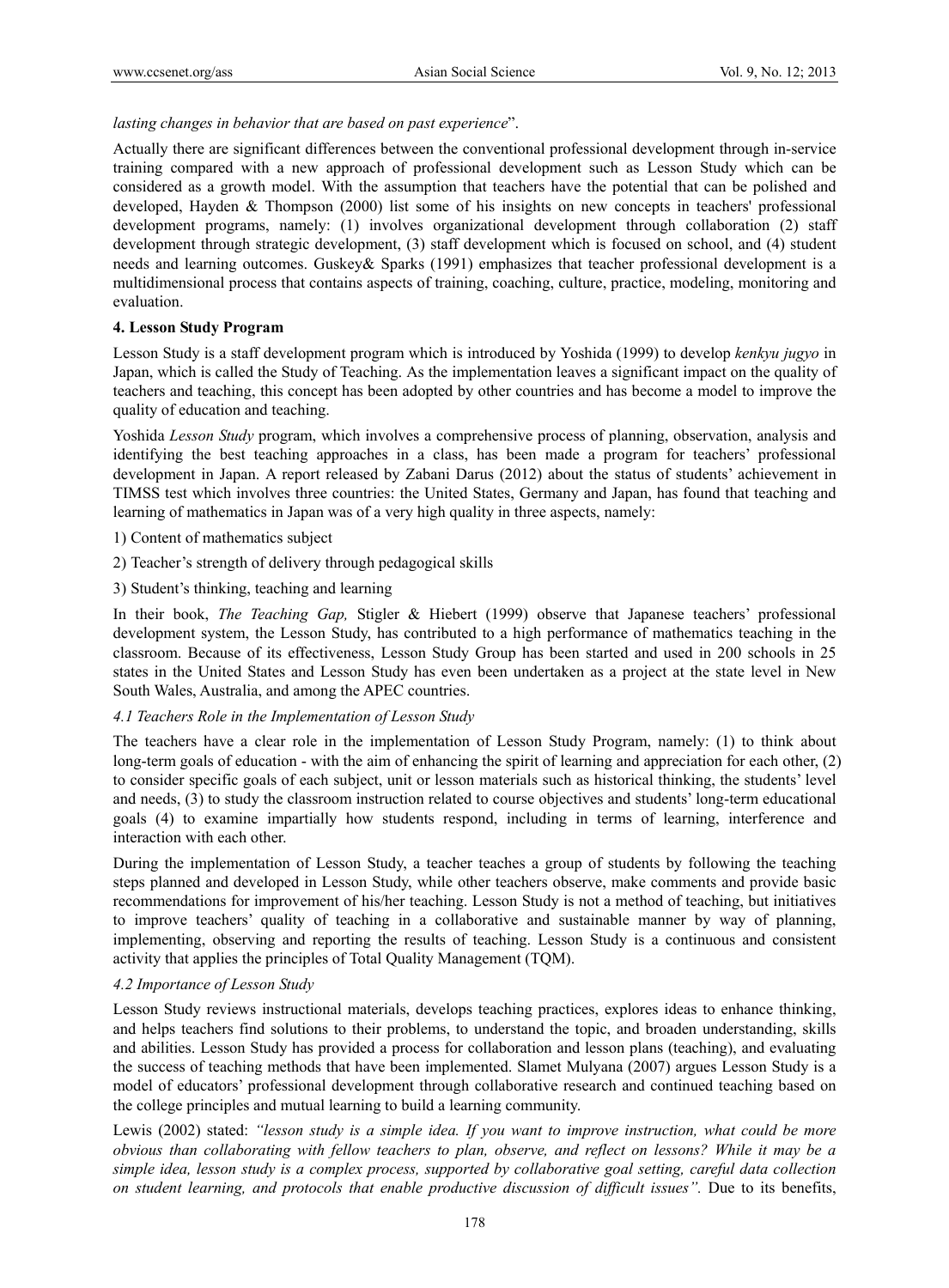according to Isoda (2007), Lesson Study approach has become a form of common practice in school in solving the problems of teaching and learning as well as improving the teachers' skills.

According to Masami Isoda *et al.* (2007) there are four objectives to be achieved through the implementation of Lesson Study, namely: (1) to obtain a better understanding of how students learn and teachers teach, (2) to obtain specific results to be used by other teachers who do not participate in Lesson Study program, (3) systematically improve the quality of teaching through collaborative inquiry and (4) to develop pedagogical skills through sharing of experience and knowledge with other teachers.

## *4.3 Implementation of Lesson Study*

Slamet Mulyana (2007) highlights two ways of implementation of Lesson Study, namely:

1) Lesson Study conducted based on school, which is undertaken by all subject teachers under the supervision of the school principal with the purpose of improving the standards, quality and results of teaching.

2) Lesson Study conducted based on subjects, which includes the study about the process of teaching implemented by a group of teachers of certain subjects, to be practiced in regional, district and provincial levels.

### *4.4 Lesson Study Process*

Lesson Study has been applied in a few cities in Indonesia such as Malang, Yogyakarta, and Bandung since 2006 through the scheme called *Strengthening In-Service Teacher Training of Mathematics and Science* (SISTTEMS) (Susilo, 2007). Lesson Study has been acknowledged as a method for teachers to systematically improve their quality of teaching (Podhorsky & Moore, 2006).

*Lesson Study* is a practice in which teachers collaborate to design lesson plans, observe teaching, reflect on teaching and modify or revise and dramatically improve lesson plans. The process involves these five stages of actions:



Figure 1. Stages of *lesson study* program

## *4.4 Steps in the Implementation of Lesson Study*

### 1) Forming Lesson Study Team

Members of assessors for the Lesson Study Program consist of teachers, principals, supervisors, school committee and other parties who are interested in improving the quality of teaching and teaching achievements.

Number of assessors ranges from 4 to 7 people, and they assess and outline improvement for (1) planning, (2) micro teaching, (3) discussion and (4) reflection. It aims to improve the quality of teaching.

### 2) Arrangement of Time for Lesson Study

The second stage involves restructuring of schedule component provided by the schools to determine the teacher models (representatives of the assessors of Lesson Study) and the target class for the implementation of Lesson Study as well as the individuals who will serve as the evaluator (teacher, school principal, Prefect, School Committee). This stage aims to determine the appropriate class and the time schedule prescribed by the school.

### *4.5 Planning and Arrangement of Teaching Materials*

 This stage focuses on the provision of teaching resources which are comprehensive instructional design, learning materials, instructional media, stimulus materials and assessment tools. Teaching resources provided by the team or teacher model with adequate qualification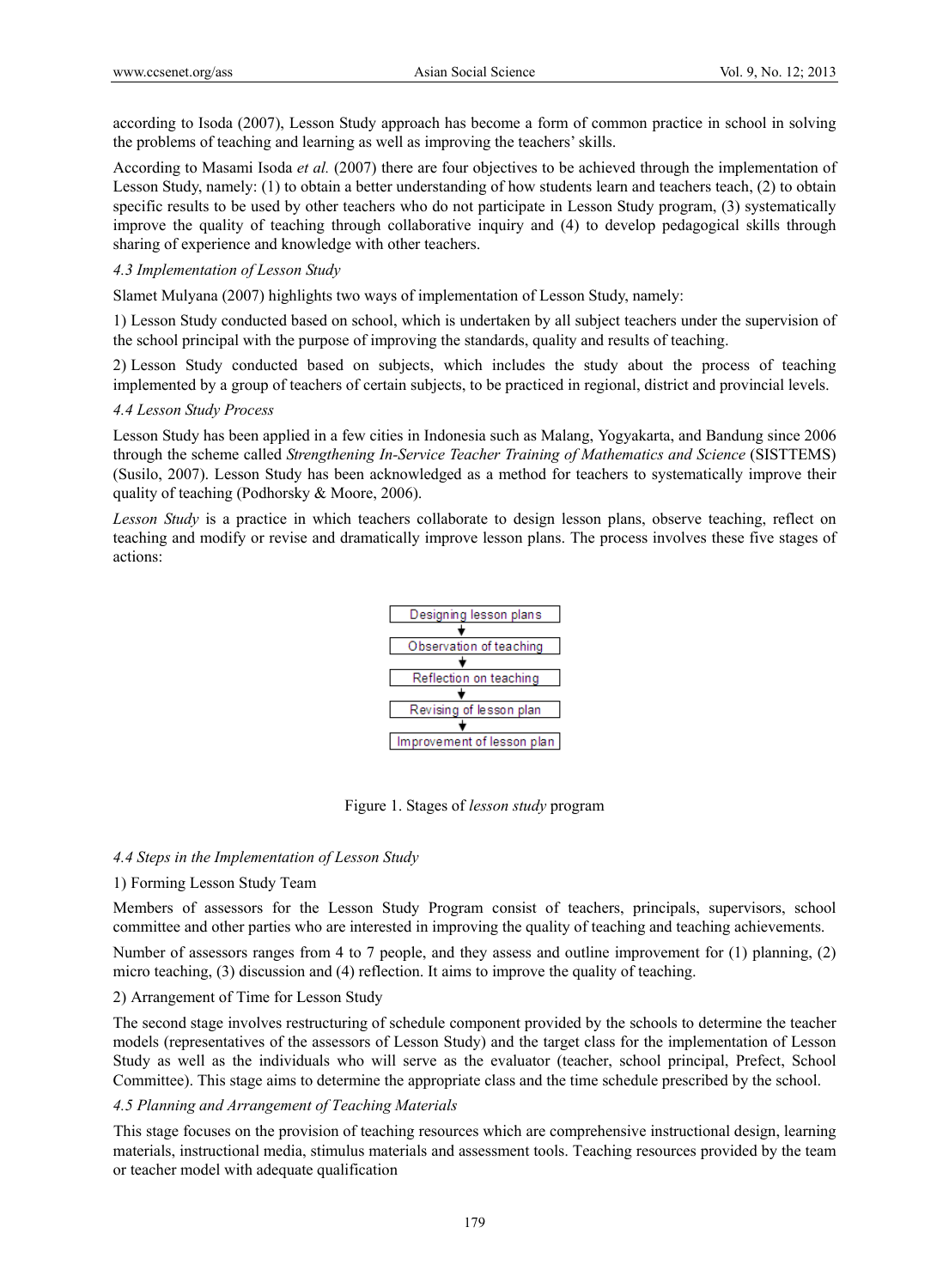1) Completing Format, Job Descriptions and Materials for the Implementation of Lesson Study

This stage involves the technical process of providing the instruments used by the most relevant to teachers, assessors and students covering observation format, check the presence of the observer, the questionnaire for pupils and order of implementation. This format is designed to document the activities of the Lesson Study to be able to do an accurate reflection.

#### 2) Implementing Teaching Activities

This stage involves the implementation of teaching activities, that is the model teacher's teaching activities based on the plan. In this activity, observations are made on the implementation of teaching based on the format provided.

#### 3) Reflecting on the Process

 Reflection on the teaching process involves informal discussions led by a chairman and assisted by a clerk who records in writing. Reflection is started by the model teacher who conveys his/her feelings about before, during and after teaching for the purpose of improving the quality of teaching that follows, as well as self-reflection for the observer. The focus of discussion is to analyze students' behavior, rather than to judge the teacher model.

## 4) Planning for a Follow-up Action

 At this stage, a follow-up action is taken based on the results of the analysis done on reflection activities, which then used as an indicator to identify the strengths and weaknesses found in a teaching process. These findings are further used as a consideration to improve the quality of teaching for the next instructional process.

### 5) Keeping All the Activities

 At this stage, documentation is done by every teacher in a portfolio model. The portfolio components stored includes (1) the adoption of Lesson Study Program (2) Lesson plans and teaching resources, (3) observation sheet for observers, (4) the acquisition of student scores for the adoption of Lesson Study, (5) record the results of discussions and (6) pictures or video footage during the implementation of Lesson Study activities. The recorded activities are meant to be used as evidence and guidance for the use of Lesson Study in learning.

#### **5. The Purpose of Study**

This study aimed to explore the teachers' perspectives on the use of Lesson Study strategy to improve their quality of teaching. Lesson Study strategy involves collaborative discussions that involve all subject teachers and principals about the strategy. In addition, evaluations were done on planning, teaching methods and reflection on the lessons that had been implemented in Lesson Study strategy within a certain period.

### **6. Research Methodology**

Lesson Study was done in the form of action research and workshop for 3 days which involved a sample of 40 teachers: 20 science teachers and 20 social science teachers recruited from 5 high secondary schools (SMA) in Pekanbaru, Indonesia. This study used questionnaires based on Likert scale containing 20 items that tested teachers' acceptance, understanding and knowledge in (1) planning, (2) micro-teaching, (3) discussion and (4) reflection to obtain information about how the teachers were accepting the implementation of Lesson Study

### **7. Findings and Discussions**

The study found that teachers reacted positively and tried to adapt to the implementation of Lesson Study and were always motivated to know the feedback from colleagues.

The teachers implemented teaching based on lesson plans provided but they looked quite awkward, uncomfortable and stiff that they needed to adjust to the situation as they were observed by the administrators and colleagues who were there to see the strengths and weaknesses. However, only two teachers were really active in making honest and scholarly comments. The lack of participation did not help much in improving the quality of teaching and learning. However, overall many teachers recognized that the program was more interesting and helpful in enhancing their professionalism compared to the in-service training. According to Santyasa (2009), there are 8 opportunities available to teachers in the implementation of Lesson Study actively: thinking about learning goals; developing learning; deepening knowledge about the subject matter; thinking about long-term goals to achieve; planning collaborative learning; carefully examining the means and process of learning; developing pedagogical knowledge; and seeing changes in learning through collagues' feedback.

### *7.1 The Level of Teachers' Perceptions towards the Effectiveness of Lesson Study*

Chemistry teachers showed positive changes and self-adaptation in the Lesson Study implementation procedures.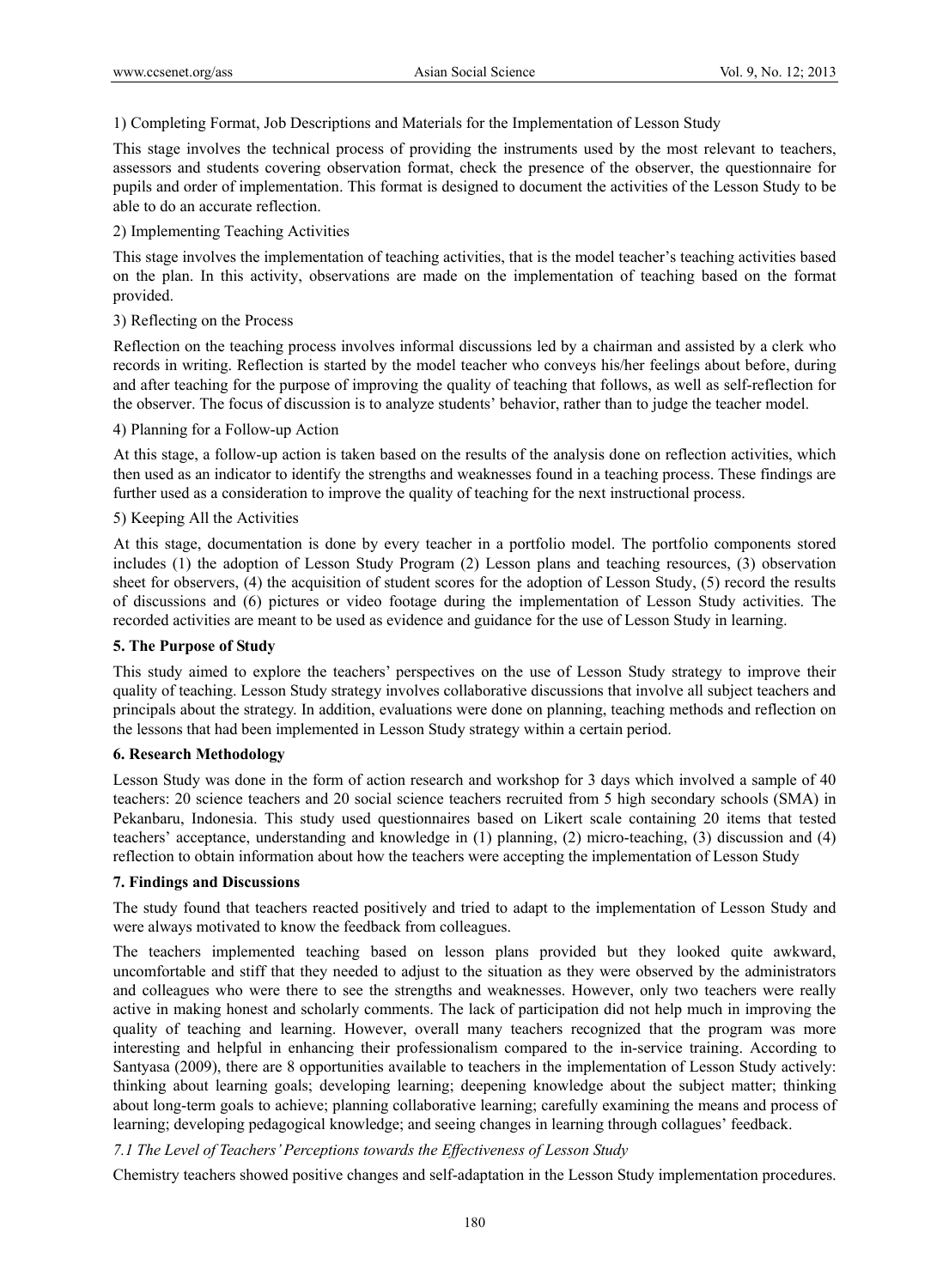They were followed by English teachers. It turns out that the Chemistry and English teachers were quick to understand the implementation of the procedure and had tried to apply teaching skills to create positive feedback so that its effects could be seen to change students' behavior in the learning process.

The Chemistry teachers gave very positive feedback on the implementation of Lesson Study followed by the English teachers, on average is mostly high, and the reading was above 4.2, while for other subjects was above 4.0, except Bahasa Indonesia.



Figure 2. Mean score for teachers' perception on the implementation of Lesson Study to improve the quality of teaching

This lowest level shown by Indonesian language teachers described a relatively low level of readiness in completing lesson materials and preparing for the planning as required are still, as well as an apparent lack of understanding of its implementation. Some Indonesian language teachers were pessimistic about the use of Lesson Study to improve the quality of teaching.

However, it can be concluded that the implementation of Lesson Study in SMA 1 Siak Riau Province had opened the teachers' mind to think in a new way in accepting the new collaborative approach to raise their level of professionalism in teaching through simulation, observation, reflection and actions for improvement.

The teachers agreed that the implementation of Lesson Study is different from the approach in the in-service training which is done in one-way. Lesson Study program has encouraged all subject teachers to work together in finding the best way to improve the quality of their teaching and thus was accepted as a platform to share ideas among themselves in improving their teaching practice.

Table 1 shows the percentage of teachers' acceptance and understanding in implementing and carrying out lessons using Lesson Study approach.

| $N=40$ | Items                                        |            | 2           | 3          | $\overline{4}$ |
|--------|----------------------------------------------|------------|-------------|------------|----------------|
| 1.     | I understand the concept of LS               |            | $4(10\%)$   | 22(55%)    | 14(35%)        |
| 2.     | I can apply LS                               | $1(2.5\%)$ | $8(20\%)$   | 28 (70%)   | $3(7.5\%)$     |
| 3.     | My teaching is better through LS             | 1(2.5)     | 6(15%)      | 25(62%)    | $8(20\%)$      |
| 4.     | I understand students' character through LS. | $3(7.5\%)$ | 6(15%)      | $20(50\%)$ | 11(27%)        |
| 5.     | Through my LS can monitor my students.       | 2(5%)      | 6(15%)      | 15(37.5%)  | $17(42.5\%)$   |
| 6.     | I develop better learning strategies through |            | $5(12.5\%)$ | 18(45%)    | $17(42.5\%)$   |
|        | LS.                                          |            |             |            |                |
| 7.     | I am more professional through LS.           |            | 2(5%)       | 22(55%)    | $16(40\%)$     |
| 8.     | My job is so much better through LS          |            | $1(2.5\%)$  | 22(55%)    | $17(42.5\%)$   |
| 9.     | Planning is done with quality through LS.    |            |             | $24(60\%)$ | $16(40\%)$     |

Table 1. Percentage of teachers' acceptance and understanding about lesson study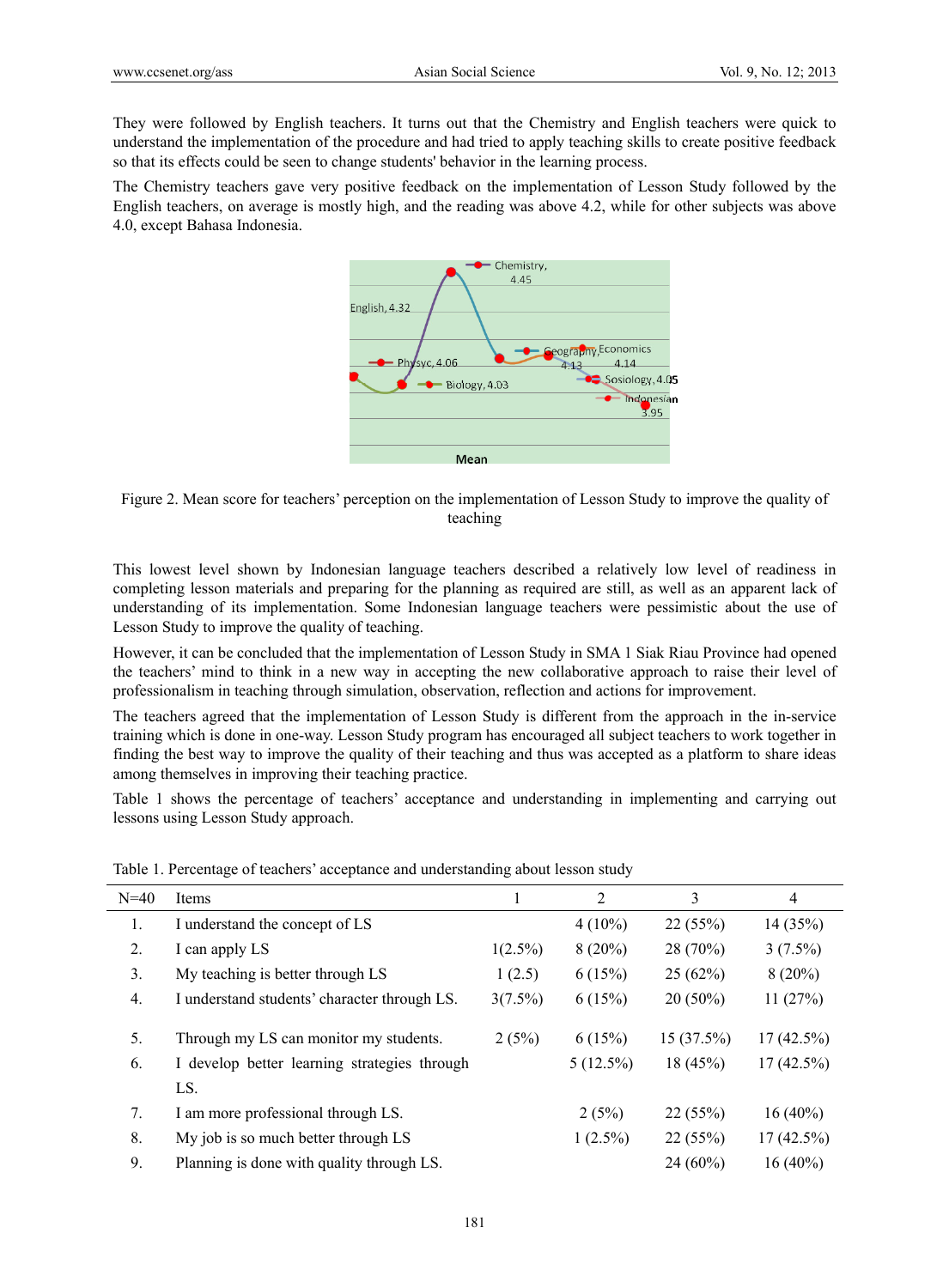| 10. | I work better with colleagues through LS.        |            | $3(7.5\%)$  | 18(45%)      | 19(47.5%)  |
|-----|--------------------------------------------------|------------|-------------|--------------|------------|
| 11. | I can understand the curriculum content well     | $1(2.5\%)$ | $4(10\%)$   | 28(70%)      | 7(17.5%)   |
|     | through LS                                       |            |             |              |            |
| 12. | I can enrich the learning materials to suit the  | $1(2.5\%)$ | $5(12.5\%)$ | $24(60\%)$   | 10(25%)    |
|     | students through LS                              |            |             |              |            |
| 13. | I develop better procedures for learning         |            | $4(10\%)$   | 22(55%)      | 14(35%)    |
|     | through LS                                       |            |             |              |            |
| 14. | I take advantage of learning resources better    | $1(2.5\%)$ | $4(10\%)$   | 23(57.5%)    | $12(30\%)$ |
|     | by LS                                            |            |             |              |            |
| 15. | I choose the method that suits the subject title |            | $3(7.5\%)$  | $27(67.5\%)$ | 10(25%)    |
| 16. | I apply methods that suit the students through   | $1(2.5\%)$ | $4(10\%)$   | $25(62.5\%)$ | 10(25%)    |
|     | LS                                               |            |             |              |            |
| 17. | I am able to help students choose learning       | $1(2.5\%)$ | 7(17.5%)    | 30(75%)      | 2(5%)      |
|     | resources through LS                             |            |             |              |            |
| 18. | I can shape students' character through LS       | $1(2.5\%)$ | $7(17.5\%)$ | 22(55%)      | 10(25%)    |
| 19. | I can compile LKS through LS                     |            | 7(17.5%)    | 27(67.5%)    | 6(15%)     |
| 20. | LS application improves the quality of           |            | $1(2.5\%)$  | $24(60\%)$   | 15(37.5%)  |
|     | learning.                                        |            |             |              |            |

LS=Lesson Study

Based on the table 1, the level of acceptance for the implementation of Lesson Study teachers is high but they were confident with the positive benefits derived from the implementation of Lesson Study. According to Muzirah Abdul Mokhti & Nurhana Muhammad Rafiuddin (2013), Lesson Study is able to give a new dimension to teachers about the actual quality of teaching involving various aspects including planning to teach as well as looking at the student's unique learning style.

Overall, Lesson Study was well received by the teachers as a new and innovative approach in developing the professionalism of teachers and was considered beneficial to increase the quality of teaching, because the outcome of collaborative discussions among colleagues has given a lot of input and benefit which gave them practical guidance on the implementation of Lesson Study and provide alternative measures to solve the problem in the context of teaching and learning.

Results from the current study shows that the level of teachers' acceptance of Lesson Study is high, reaching 90%. A high level of trust indicates teachers' positive perception about the benefits of Lesson Study in improving their teaching skills and quality. Thus, Lesson Study is very suitable to be implemented in school as it does not merely function to provide a platform for observation but also involves the entire process of teacher education assessment including planning, implementation and reflection. This situation will provide benefits and advantages to the students in generating their thinking process.

The results are consistent with the views expressed by Lewis &Hurd (2011) who regards Lesson Study approach as an innovative method that provides exceptional impact in improving and increasing teachers quality and competencies as the whole team gives many ideas and input for improement. SlametMulyana(2007) has also acknowledged the effectiveness of this method in providing guidance and new ways of educating teachers to overcome their weaknesses and resolve any problems that are encountered in the classroom through constructive criticism from their colleagues who are more competent and experienced.

*7.2 Perception about Lesson Study Program between Students in Different Streams* 

Table 2 shows the analysis of teachers' different perceptions on the implementation of Lesson Study using ANOVA test  $(F = .681$  and  $Sig = .687)$ .

These data demonstrate the value is greater than alpha sig 00:05, showing that there is no significant distinction in teacher perceptions about the implementation of Lesson Study in improving teachers' qualities of teaching and professionalism in SMA 1, Siak, Riau.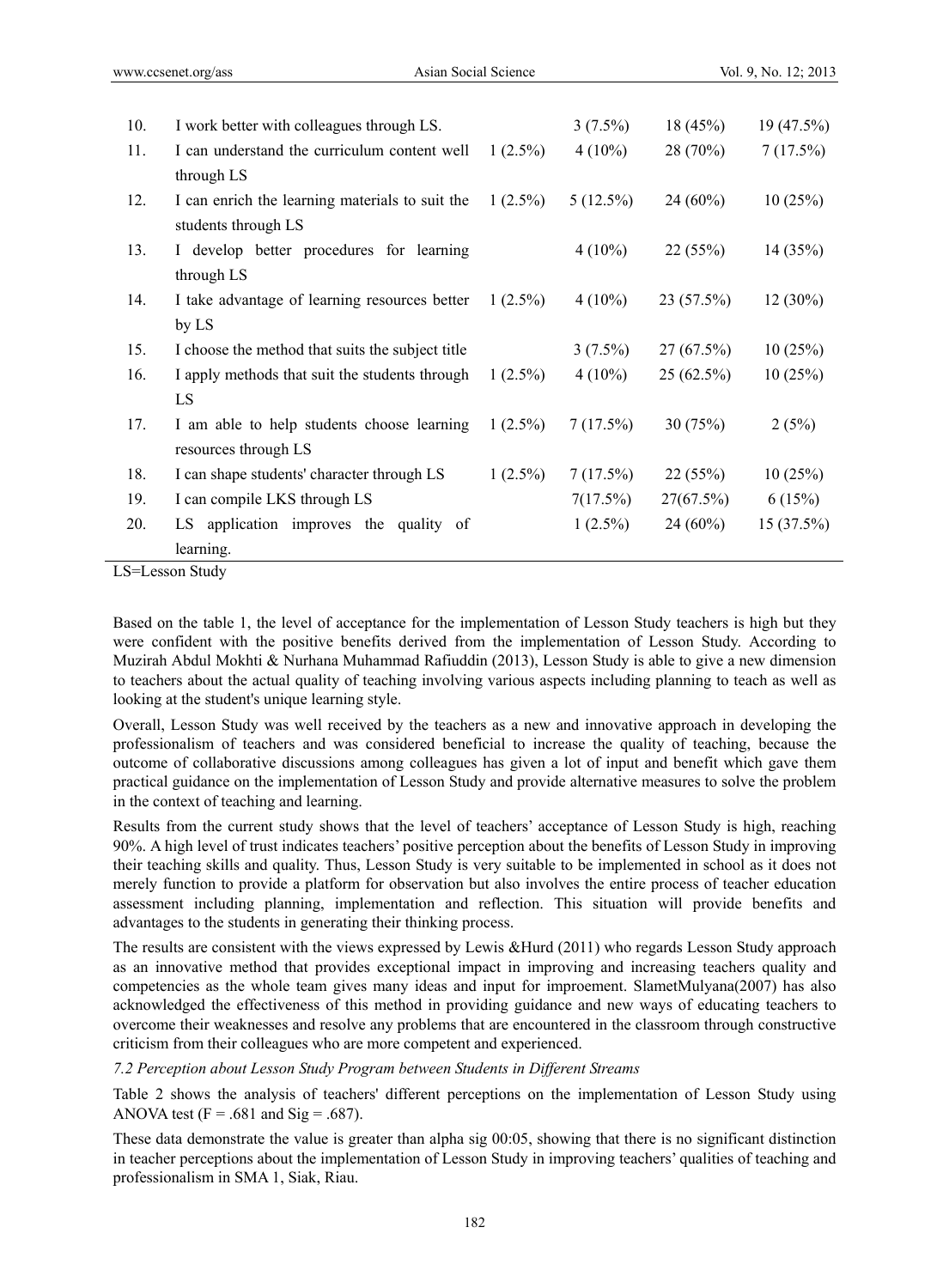| $N=40$      | Sum of Squares | Df | Mean Square |      | Sig. |
|-------------|----------------|----|-------------|------|------|
| Inter-group | .858           |    | .123        | .681 | .687 |
| Intra-group | 5.759          | 32 | .180        |      |      |
| Total       | 6.617          | 39 |             |      |      |

Table 2. Different perceptions on the implementation of lesson study among science teachers and social science teachers in SMA, Riau, Indonesia

Lewis & Hurd's (2011) views on the application of Lesson Study as an approach and initiative that is really effective in improving the capacity and professionalism of teachers is also supported by several other researchers such as Brooks & Brooks (1993) dan Lim Chap Sam. (2003). A possible explanation for the cause of insignificant difference is that the same teacher training were received by the teachers who were not aware of innovative step in the teaching and learning of teachers over the years.

## **8. Implications and Recommendations**

Based on the results, it was implied that Lesson Study has had a positive effect on improving the quality of teaching and teacher professionalism. Caska *et al.* (2011) acknowledge that the Lesson Study should be extended to all levels of schooling. In fact, the findings also show its suitability to be applied in all subjects in science and social science.

The teachers acknowledged that Lesson Study helped them develop educational materials in line with students' needs and is the best approach in shaping students' character. However, the process and implementation requires teachers' willingness to adapt to and adopt the suggestions made in the discussion as a reflection of the implementation of teaching and learning. Margono Slamet (1999) agrees that Lesson Study is a better measure compared to the in-service training to develop teachers' professionalism and to teach more effectively due to guidance and discussion carefully made in a group. This coincides with the results of interviews carried out by Lewis & Hurd (2011) with a group of teachers in Japan who recognized that Lesson Study is a very effective approach which benefits and provides opportunities for teachers to do the following:

1) Think more carefully about the purpose and specific subject matter to be taught to students.

2) Think about the purposes of teaching for the benefit of future students, for example about the important meaning of friendship, the development of students' perspectives and ways of thinking and the importance of knowledge to the students.

3) Review of the best things that can be used in the teaching based on the outcome of discussions with other teachers.

4) Learn about the subject matter taught by other teachers so that they can gain knowledge about what should be given to the students.

5) Develop teaching skills, both at the time of planning for teaching or teaching activities.

6) Build capacity through collegial teaching, in the sense that teachers can learn from each other about aspects that are perceived to be lacking, both in terms of knowledge or skills to provide meaningful learning experiences..

7) Develop "the eyes to see Students" (*kodomowomiru me*), the other meaning is that monitoring by observers, on students' learning behavior.

#### **9. Conclusion**

Lesson Study approach is effective as a means and programs in developing potential and enhancing the professionalism of teachers through collaboration between subject teachers and administrators. Hence, the use is obviously a great benefit to teachers as senior teachers can provide a lot of new ideas to improve the quality of teaching using their experience, while providing a blueprint for the standard form of the ways and steps to be taken by teachers to solve problems in teaching and learning.

### **References**

Ahmad, A. R., Rahim, A., & Seman, A. A. (2013). Active learning through History Subject towards Racial Unity in Malaysia. *The Social Science, 8*(1), 19-24.

Arifin, M. (1995). *Development of Teaching Program in Chemistry Studies* (Pengembangan Program Pengajaran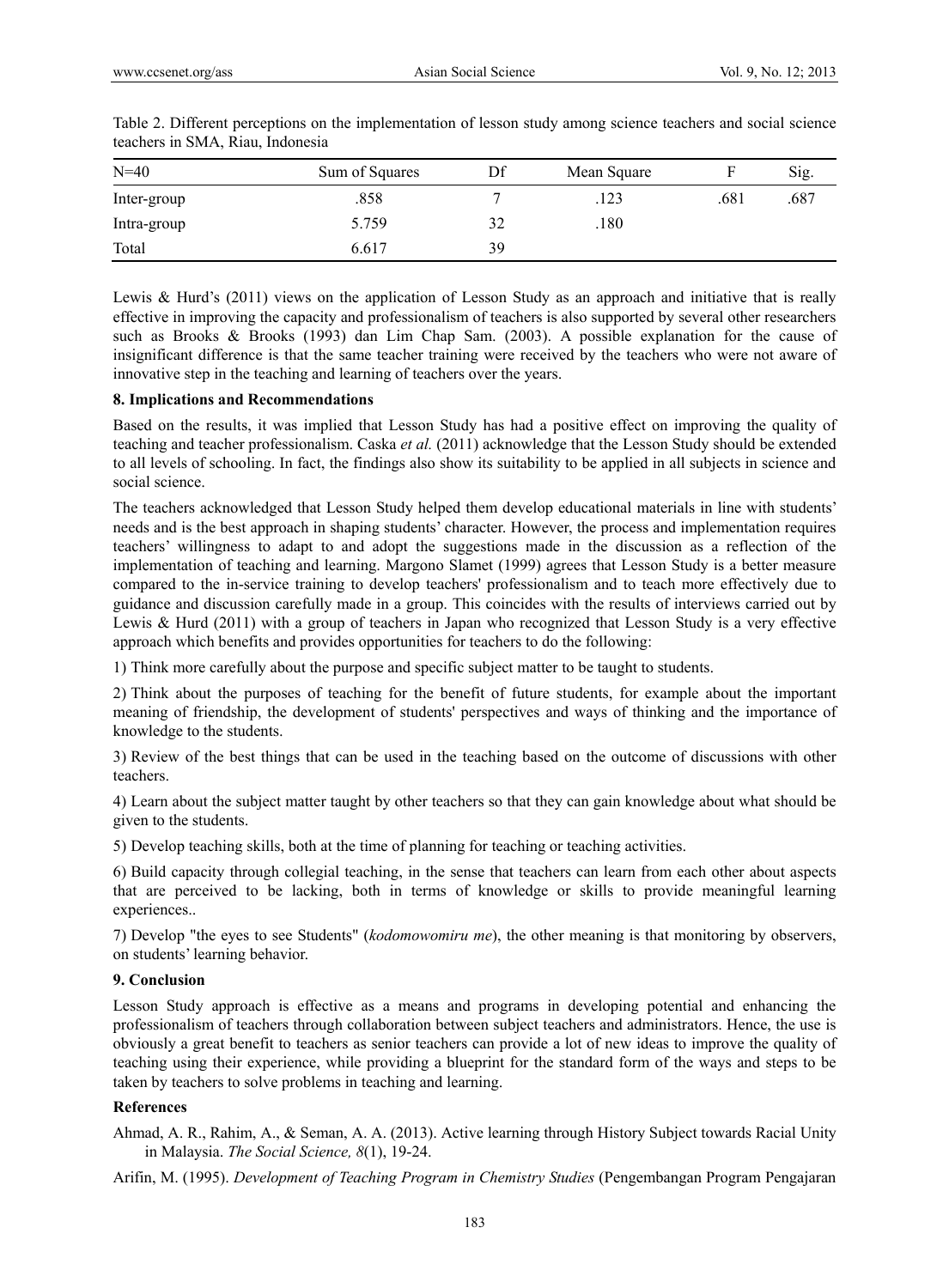Bidang Studi Kimia). Surabaya: Airlingga University Press.

- Awang, M. M., Ahmad, A. R., Wahab, J. L. A., & Mamat, N. (2013). Effective teaching strategies to encourage learning behaviour. *IOSR Journal, 8*(2), 35-40.
- Awang, M. M., Jindal-Snape, D., & Barber, T. (2013). A documentary analysis of the government's circulars on positive behaviour enhancement strategies. *Asian Social Science, 9*(5), 203-208. http://dx.doi.org/10.5539/ass.v9n5p203
- Bing, K. W. (2005). Problems in Education (Masalah Pendidikan), Continuing professional development of teachers: human resource development perspective (Perkembangan profesional guru secara berterusan: Perspektif pembangunan sumber manusia). Universiti Malaya, 131.
- Brooks, J. G., & Brooks, M. G. (1993). *In search of understanding: The case for constructivist classrooms.* Virginia: Association for Supervision and Curriculum Development.
- Caska et al. (2011). *Mapping and Development of Quality Education in Riau Province* (Pemetaan dan Pengembangan Mutu Pendidikan di Provinsi Riau). Research Board of the University of Riau (Lembaga Penelitian Universitas Riau).
- Cerbin, B., & Kopp, B. (n. d.). *A Brief Introduction to College Lesson Study*. *Lesson Study Project*. Retrieved from http://www.uwlax.edu/sotl/lsp/index2.htm
- Cheah, & Lim. (2010). *Situating Practitioner Research in Future Schools, Edith Cowan University, Australia.*  National Institute of Education, Nanyang Technological University, Singapore.
- Darus, Z. (2012). *Status of Student Achievement in TIMSS and PISA: A reflection*. Ministry of Education (Status Pencapaian Pelajar dalam TIMSS dan PISA: Satu refleksi. Kementerian Pelajaran Malaysia).
- Goldstein, J. (2010). *Peer review and teacher leadership.* Columbia University, USA : Teacher College Press.
- Hayden, M., & Thompson, J. (2000). *International school & international education*. London: Kogan Page Ltd.
- Isoda, M., Stephens, M., Ohara, Y., & Miyakawa, T. (2007). *Japanese Lesson Study in Mathematics Its impact, diversity and potential for education improvement.* Singapore: World Scientifics Publishing Co. Ptd Limited.
- Kee, K. K., & Sam, L. C. (2009). Lesson Study: A Potential Driving Force behind the Innovative Use Geometer's Sketchpad. *Journal of Mathematics Education, 2*(1), 69-82.
- Lewis, C. (2002). Does lesson study have a future in the United States. *Nagoya Journal of the Education and Human Development,* (1), 1-23
- Lewis, C., & Hurd, J. (2011). *Lesson Study: Step by step*. New York: Heinemann.
- Lewis, C., & Tsuchida, I. (1998). A lesson like a swiftly flowing river: Research lessons and the improvement of Japanese education. *American Educator, 22*(4).
- Makmur, A. S. (2006). *Educational Psychology of System tool for Teaching Modules* (Psikologi Kependidikan Perangkat Sistem Pengajaran Modul). Bandung: Remaja Rosdakarya.
- Mokti, M. A., & Rafiuddin, N. M. (2013). Perception of science teachers who use Lesson Study as a teacher professional development program for the effectiveness of teaching and learning (Persepsi guru sains yang mengamalkan Lesson Study sebagai program pembangunan profesional guru terhadap keberkesanan pengajaran dan pembelajaran), Proceeding of the Global Summit on Education, 12 March 2013, Kuala Lumpur.
- Moore, A. (2004). *The Good Teacher: Dominant discourses in teaching and teacher education.* London: Routledge Falmer. http://dx.doi.org/10.4324/9780203420270
- Moore, K. D. (1999). *Instructional Technique.* New York: McGraw Hills Book Company.
- Mulyana, S. (2007). *Lesson Study.* Papers (Makalah). Kuningan: LPMP-Jawa Barat.
- Orlich, D. C., Harder, J. R., Callahan, J. R., & Gibson, H. W. (1998). *Teaching Strategies: A Guide to Better Instruction.* Houghton Mifflin Company, Boston, New York.
- Parawansa, P. (2001). Reorientation of the Strategy of National Education. Papers. Presented in the symposium of National Education and the Alumni General Assembly in PPS UM in Malang (Reorientasi terhadap strategi Pendidikan Nasional. *Makala.* Disajikan dalam simposium Pendidikan Nasional dan Munas I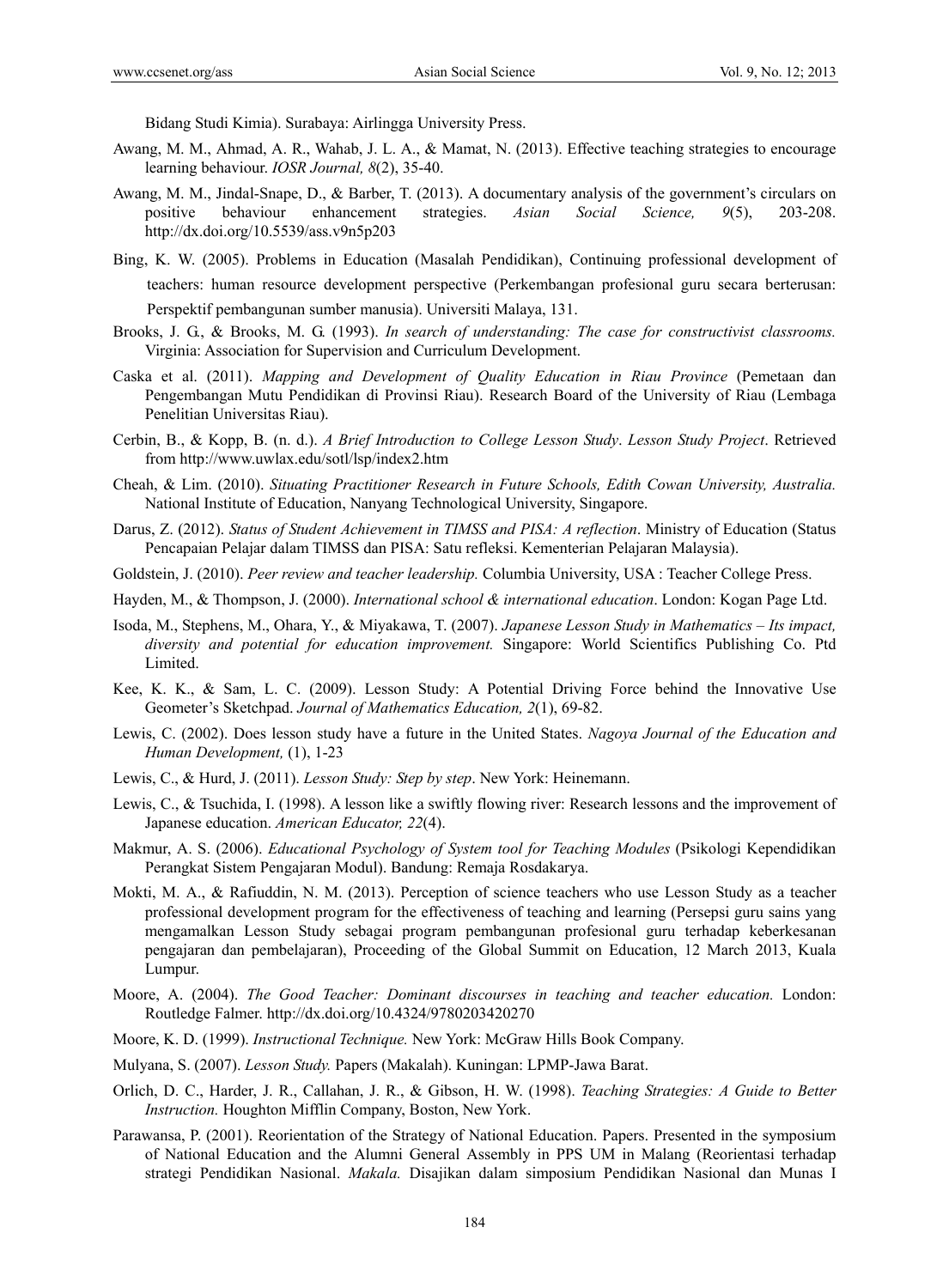alumni PPS UM di Malang), 13 Oktober 2001.

- Podhorsky, C., & Moore, V. (2006). Issues in curriculum: Improving instructional practice through lesson study. Retrieved August 15, 2007, from http://www.lessonstudy.net
- Professionalism of Mathematics Teachers and Lecturers. Papers. Presented in the Seminar on Increasing Professionalism of Mathematics Teachers and Lecturers through Lesson Study, in Singaraja (Profesionalisme Guru dan Dosen MIPA**.** *Makalah*. Disajikan dalam Seminar Peningkatan Profesionalisme Guru dan Dosen MIPA melalui Lesson Study, di Singaraja), 25 November 2006.
- Rhoda, D.B., Yousuf, M. I, Awang, M. M., & Ranjha, A. N. (2011). The effect of prior knowledge in understanding chemistry concepts by senior secondary school students. *International Journal of Academic Research, 3*(2), 607-611.
- Sam, L. C. (2003). Lesson Study: Enhancing teacher's language proficiency through collaborative processes. ELTC ETeMS Conference 2003: Managing Curricular Change.
- Santyasa. (2006). Physics text expansion on conceptual change of model sizes and Community Learning and its effect on student learning outcomes in high school. RUKK Research Report Year II. Research Board of the State IKIP Singaraja (Pengembangan teks fisika bermuatan model perubahan konseptual dan komunitas belajar serta pengaruhnya terhadap perolehan belajar siswa di SMA. Laporan Penelitian RUKK Tahun II. Lembaga Penelitian IKIP Negeri Singaraja).
- Senin, A. (2008). *Development of Teachers' Professionalism* (Pembangunan profesional guru). Jakarta: Rosdakarya.
- Siskandar. (2003). Learning technology in a competency based curriculum. Papers. Presented at the national seminar on Learning Technology 22-23 August 2003 at the Inna Garuda Hotel Yogyakarta (Teknologi Pembelajaran dalam kurikulum berbasis kompetensi. *Makalah*. Disajikan pada seminarnasional Teknologi Pembelajaran pada tanggal22-23 Agustus 2003 di Hotel InnaGaruda Yogyakarta).
- Slamet, M. (1999). *Quality Learning, Enhancing Quality of Learning Process with Teaching Management Approach* (Pembelajaran Bermutu, Peningkatan Mutu Proses Pembelajaran dengan Pendekatan Pengurusan Pengajaran). Depdikbud, Jakarta.
- Stepanek, J., Appel, G., Leong, M., Mangan, M. T., & Mitchell, M. (2007). Leading Lesson Study, A Practical Guide for Teachers and Educators.
- Stigler, J. W., & Hiebert, J. (1999). *The Teaching Gap: Best ideas from the worlds teachers for improving education in classroom*. New York: Free Press.
- Susilo, H. (2007). What and Why Lesson Study Should Do to Improve Mathematics Teachers and Lecturers Professionalism. Papers. Served in the Seminar on Enhancing Professionalism of Teachers and Lecturers MIPA through Lesson Study, in Singaraja, 25 November 2006. (Apa dan Mengapa Lesson Study Perlu Dilakukan untuk Meningkatkan Profesionalisme Guru dan Dosen MIPA. Makalah. Disajikan dalam Seminar Peningkatan Profesionalisme Guru dan Dosen MIPA melalui Lesson Study, di Singaraja, 25 November 2006.)
- Sutopo, & Ibrahim. (2006). Experience in the Implementation of Lesson Study IMSTEP. Papers. served in Seminar on Training partnership between Institutes-Schools in order to improve the quality of Mathematics and Natural Sciences Education, at the Hotel Yogyakarta, 27-29 July, 2006. (Pengalaman IMSTEP dalam Implementasi *Lesson Study*. *Makalah*. Disajikan dalam Pelatihan kemitraan LPTK-Sekolah dalam rangka peningkatan mutu Pendidikan MIPA, di Hotel Yogyakarta, 27-29 Juli 2006.)
- Suyanto. (2001). National Education formula in the global era. Papers. Served in the National Educational Symposium and General Assembly I alumni PPS.UM. in Malang, October 13, 2001. (Formula Pendidikan Nasional era global. *Makalah*. Disajikan dalam simposium Pendidikan Nasional dan munas I alumni PPS.UM. di Malang, 13 Oktober 2001).
- Wang-Iverson, P. (2002). *Why Lesson Study*. Retrieved from http://www.rbs.org/lesson\_study-/confenrence/2002/paper/wang.shtml
- Wikipedia. (2007). *Lesson Study.* Retrieved from http://en.wikipedia.org/wiki/Lesson\_study
- Yoshida, M. (1999). *Lesson Study: A case study of a Japanese approach to improving instruction through school based teacher development.* Japan.